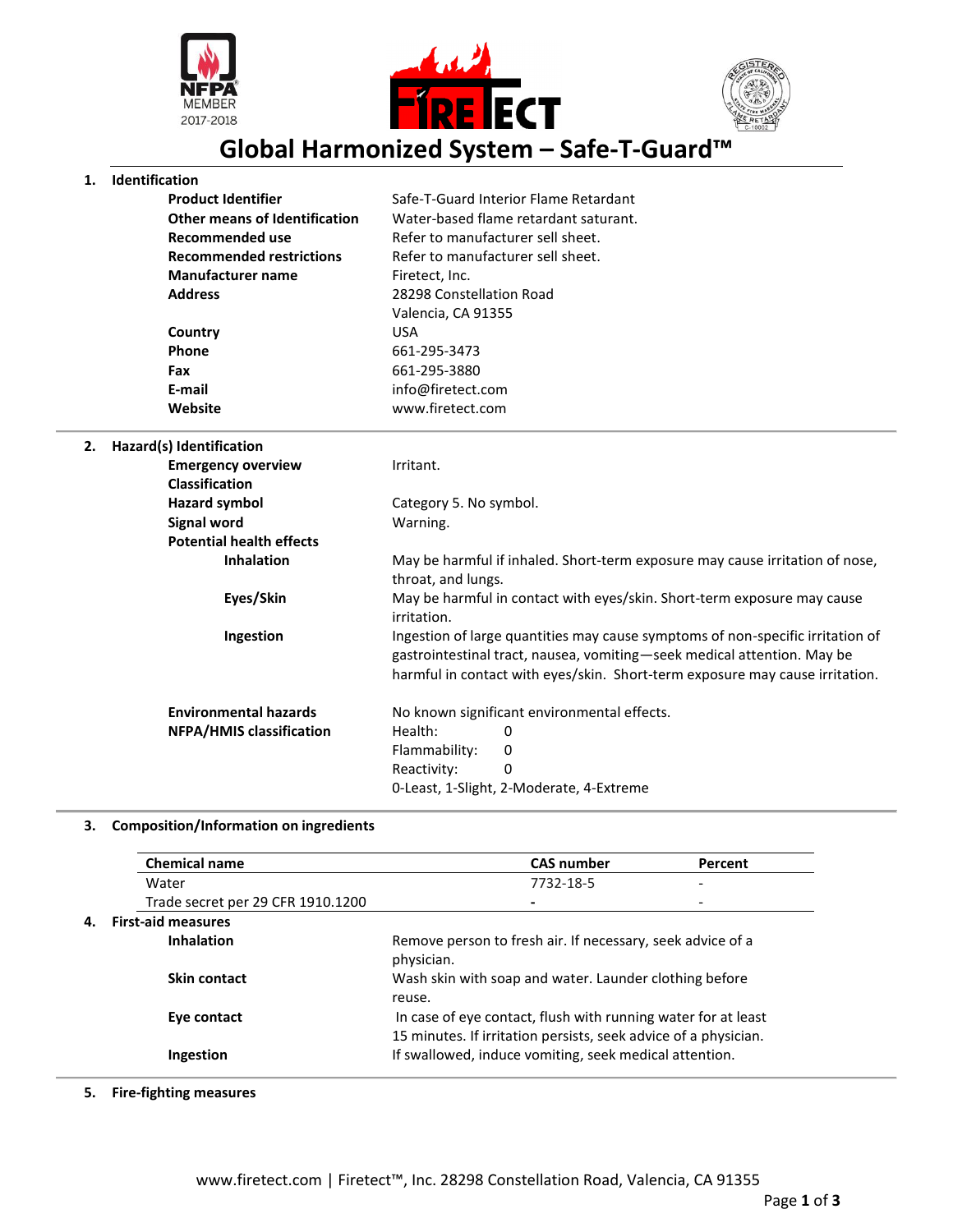| Suitable extinguishing media |                                              | Carbon dioxide, dry chemical, foam, water spray.                              |
|------------------------------|----------------------------------------------|-------------------------------------------------------------------------------|
|                              | Unsuitable extinguishing media               | None.                                                                         |
|                              | <b>Specific hazards arising from</b>         | None.                                                                         |
|                              | the substance or mixture                     |                                                                               |
|                              | Special protective equipment                 | None.                                                                         |
|                              | and precautions for fire-fighters            |                                                                               |
| 6.                           | <b>Accidental release measures</b>           |                                                                               |
|                              | <b>Personnel precautions</b>                 | None.                                                                         |
|                              | <b>Environmental precautions</b>             | Avoid runoff into storm sewers, ditches, and waterways.                       |
|                              | <b>Cleanup measures</b>                      | Spills should be contained, solidified, and placed in suitable                |
|                              |                                              | containers for disposal. Wash exposed skin with soap and water.               |
| 7.                           | <b>Handling and storage</b>                  |                                                                               |
|                              | <b>Precautions for safe handling</b>         | Avoid breathing mist. Avoid prolonged skin contact.                           |
|                              | <b>Engineering controls</b>                  | Use local exhaust ventilation if sprayed inside. Otherwise,                   |
|                              |                                              | general ventilation is adequate.                                              |
|                              | <b>Conditions for safe storage</b>           | Store upright in original sealed container in a cool, dry                     |
|                              |                                              | location away from light and strong frost.                                    |
|                              | <b>Storage temperature</b>                   | Store between 40°F and 1000°F. Keep cap on container at all times.            |
|                              | <b>Shelf life</b>                            | Shelf life is 5 years, if unopened.                                           |
| 8.                           | <b>Exposure controls/Personal protection</b> |                                                                               |
|                              | <b>Exposure controls</b>                     | Use appropriate engineering controls such as proper                           |
|                              |                                              | ventilation. Where such systems are not effective, wear suitable personal     |
|                              |                                              | protective equipment, which performs satisfactorily and meets OSHA or other   |
|                              |                                              | recognized standards.                                                         |
|                              | Personal protective equipment                |                                                                               |
|                              | Eye/Face protection                          | Wear goggles to avoid overspray and splashing. Eye and face                   |
|                              |                                              | protection should be in accordance with OSHA 29 CFR 1910.133.                 |
|                              | Hand/Arm protection                          | Rubber or plastic gloves are recommended.                                     |
|                              | <b>Respiratory protection</b>                | Use an N-95 or P-95 mask.                                                     |
|                              |                                              | If sprayed, wear an air-purifying respirator approved by NIOSH in accordance  |
|                              |                                              | with OSHA 29 CFR 1910.134(d)(1)(ii). If used in a confined area, a full-face, |
|                              |                                              | powered air-purifying respirator (PAPR) or supplied-air respirator (SAR) is   |
|                              |                                              | recommended. Use respirators in accordance with 29 CFR 1910.134(d)(3)(i)(A)   |
|                              |                                              | Table 1, 29 CFR 1910.134(d)(3)(iii)(B) and 29 CFR 1910.134(d)(3)(iv)(B).      |
|                              |                                              |                                                                               |

## **9. Physical and chemical properties**

| Appearance              |                  |  |  |  |
|-------------------------|------------------|--|--|--|
| <b>Physical state</b>   | Liquid.          |  |  |  |
| Color                   | Clear.           |  |  |  |
| Odor                    | Very faint odor. |  |  |  |
| Odor threshold          | Not applicable.  |  |  |  |
| рH                      | $6.5 - 7.0$      |  |  |  |
| % volatile by vol       |                  |  |  |  |
| <b>Freezing point</b>   | $32^{\circ}F$    |  |  |  |
| <b>Boiling point</b>    | $212^{\circ}F$   |  |  |  |
| <b>Specific gravity</b> | 1.08             |  |  |  |
| <b>Evaporation rate</b> |                  |  |  |  |
| Vapor pressure          | Same as water.   |  |  |  |
| Vapor density           | Same as water.   |  |  |  |
|                         |                  |  |  |  |

**10. Stability and reactivity**

**Reactivity No special reactivity. Chemical stability** Stable under normal conditions.

www.firetect.com | Firetect™, Inc. 28298 Constellation Road, Valencia, CA 91355